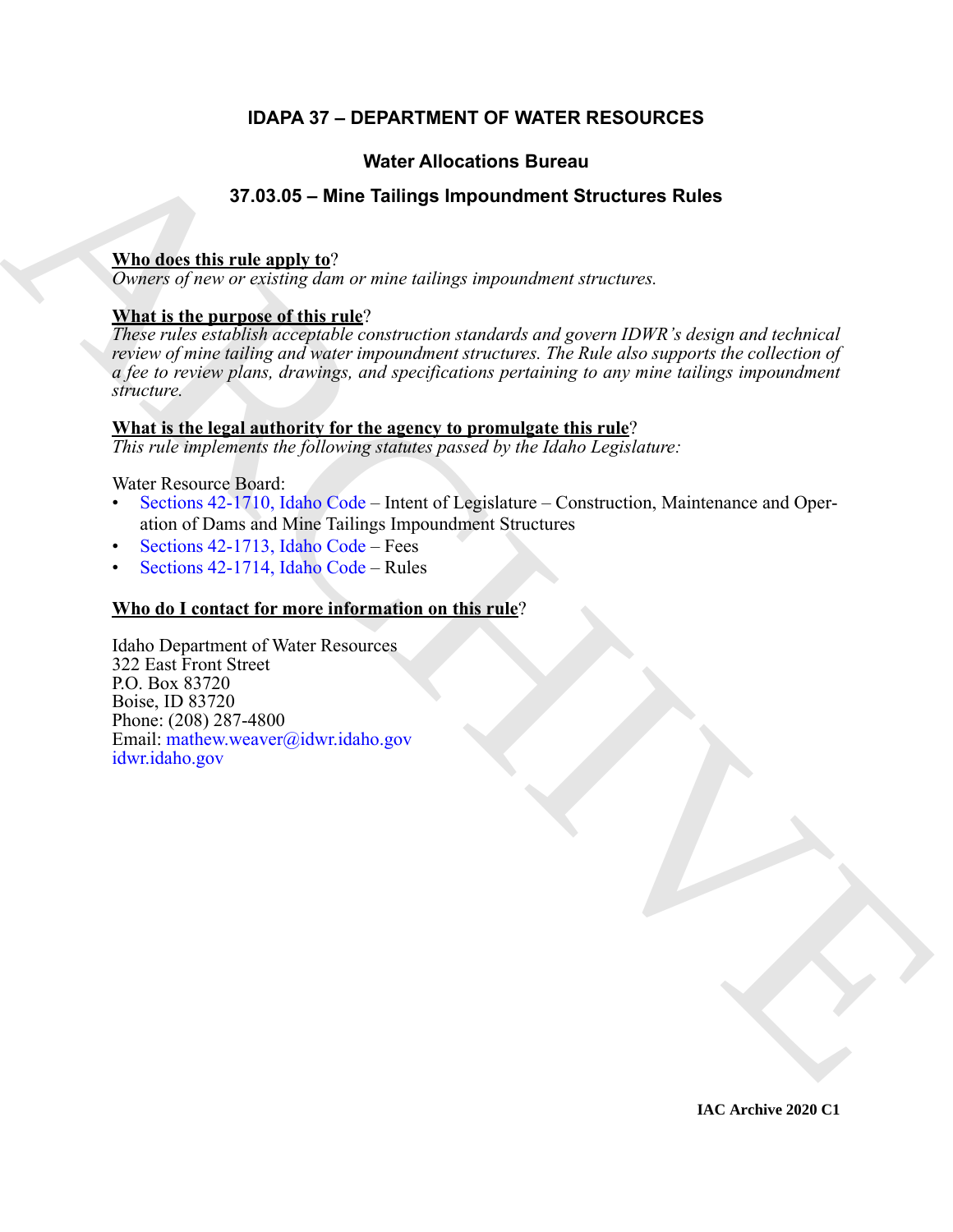## **Table of Contents**

## 37.03.05 - Mine Tailings Impoundment Structures Rules

| 045. Mine Tailings Impoundment Structures Design Criteria (Rule 45).  8 |  |
|-------------------------------------------------------------------------|--|
|                                                                         |  |
|                                                                         |  |
|                                                                         |  |
| 055. Provisions Of Chapter 17, Title 42, Idaho Code (Rule 55).  12      |  |
|                                                                         |  |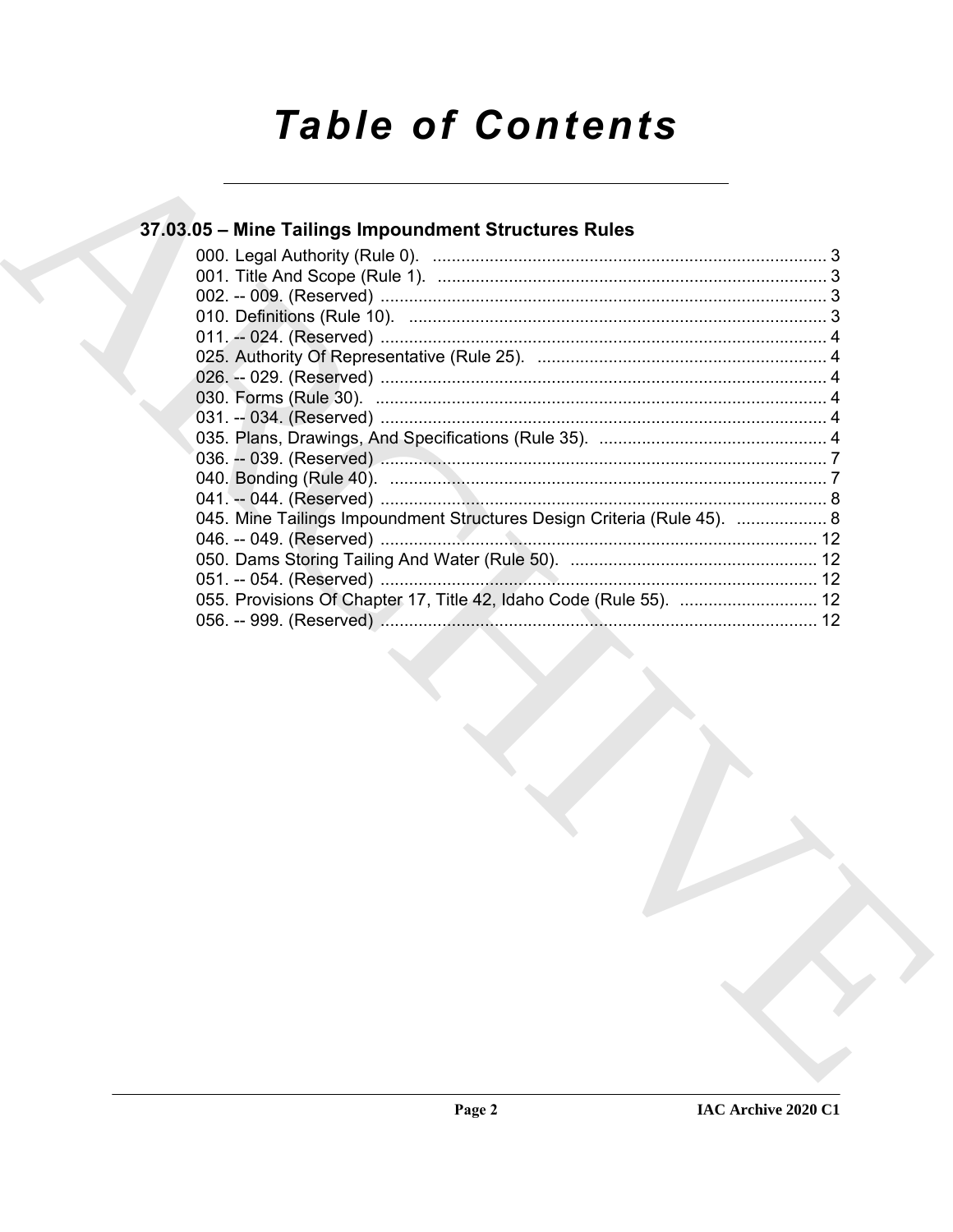## **37.03.05 – MINE TAILINGS IMPOUNDMENT STRUCTURES RULES**

<span id="page-2-15"></span><span id="page-2-1"></span><span id="page-2-0"></span>**000. LEGAL AUTHORITY (RULE 0).**

## <span id="page-2-16"></span><span id="page-2-2"></span>**001. TITLE AND SCOPE (RULE 1).**

## <span id="page-2-3"></span>**002. -- 009. (RESERVED)**

### <span id="page-2-14"></span><span id="page-2-13"></span><span id="page-2-12"></span><span id="page-2-11"></span><span id="page-2-10"></span><span id="page-2-9"></span><span id="page-2-8"></span><span id="page-2-7"></span><span id="page-2-6"></span><span id="page-2-5"></span><span id="page-2-4"></span>**010. DEFINITIONS (RULE 10).**

|                        |     | These rules are adopted pursuant to Section 42-1714, Idaho Code.                                                                                                                                                                                                                                                                                                                                                                                                                                                                                                                          | $(3-20-20)T$ |
|------------------------|-----|-------------------------------------------------------------------------------------------------------------------------------------------------------------------------------------------------------------------------------------------------------------------------------------------------------------------------------------------------------------------------------------------------------------------------------------------------------------------------------------------------------------------------------------------------------------------------------------------|--------------|
| 001.                   |     | TITLE AND SCOPE (RULE 1).                                                                                                                                                                                                                                                                                                                                                                                                                                                                                                                                                                 |              |
|                        | 01. | Title. These rules are titled IDAPA 37.03.05, "Mine Tailings Impoundment Structures Rules."                                                                                                                                                                                                                                                                                                                                                                                                                                                                                               | $(3-20-20)T$ |
|                        | 02. | Scope.                                                                                                                                                                                                                                                                                                                                                                                                                                                                                                                                                                                    | $(3-20-20)T$ |
| the law.               |     | These rules and standards will only apply to structures upon which construction, lift construction,<br>enlargement, or alteration is underway on or after July 1, 1978. Under no circumstances shall these rules be construed<br>to deprive or limit the Director of the Department of Water Resources of any exercise of powers, duties and<br>jurisdiction conferred by law, nor to limit or restrict the amount or character of data, or information which may be<br>required by the Director from any owner of a mine tailings impoundment structure for the proper administration of | $(3-20-20)T$ |
|                        | b.  | The design requirements listed are intended as a guide to establish acceptable standards of<br>construction. They are not intended to restrict the application of other sound design principles by engineers. The<br>Director will evaluate any deviation from the standards hereinafter stated as they pertain to the safety of any given<br>mine tailings impoundment structure. Engineers are encouraged to submit new ideas which will advance the art and<br>provide for the public safety.                                                                                          | $(3-20-20)T$ |
| $002. - 009.$          |     | (RESERVED)                                                                                                                                                                                                                                                                                                                                                                                                                                                                                                                                                                                |              |
| 010.                   |     | <b>DEFINITIONS (RULE 10).</b><br>Unless the context otherwise requires, the following definitions govern these rules.                                                                                                                                                                                                                                                                                                                                                                                                                                                                     | $(3-20-20)T$ |
|                        | 01. | <b>Board.</b> The Idaho Water Resource Board.                                                                                                                                                                                                                                                                                                                                                                                                                                                                                                                                             | $(3-20-20)T$ |
|                        | 02. | Director. The Director of the Idaho Department of Water Resources.                                                                                                                                                                                                                                                                                                                                                                                                                                                                                                                        | $(3-20-20)T$ |
|                        | 03. | <b>Department</b> . The Idaho Department of Water Resources.                                                                                                                                                                                                                                                                                                                                                                                                                                                                                                                              | $(3-20-20)T$ |
|                        | 04. | Mine Tailings Impoundment Structure. Any artificial embankment which is or will be more than<br>thirty (30) feet in height measured from the lowest elevation of the toe to the maximum crest elevation constructed for<br>the purpose of storing mine tailings slurry.                                                                                                                                                                                                                                                                                                                   | $(3-20-20)T$ |
|                        | 05. | Mine Tailings Slurry. All slurry wastes from a mineral processing or mining operation.                                                                                                                                                                                                                                                                                                                                                                                                                                                                                                    | $(3-20-20)T$ |
|                        | 06. | Mine Tailings Storage Capacity. The total storage volume of the impoundment when filled with<br>tailings to the maximum approved design storage elevation.                                                                                                                                                                                                                                                                                                                                                                                                                                | $(3-20-20)T$ |
|                        | 07. | Borrowed Fill Embankment. Any embankment constructed of borrowed earth materials and<br>which is designed for construction by conventional earth moving equipment.                                                                                                                                                                                                                                                                                                                                                                                                                        | $(3-20-20)T$ |
| impoundment structure. | 08. | Reservoir. Any basin which contains or will contain the material impounded by the mine tailings                                                                                                                                                                                                                                                                                                                                                                                                                                                                                           | $(3-20-20)T$ |
|                        | 09. | <b>Owner</b> . Includes any of the following who own, control, operate, maintain, manage, or propose to<br>construct a mine tailings impoundment structure or reservoir.                                                                                                                                                                                                                                                                                                                                                                                                                  | $(3-20-20)T$ |
|                        | a.  | The state of Idaho and any of its departments, agencies, institutions and political subdivisions;                                                                                                                                                                                                                                                                                                                                                                                                                                                                                         | $(3-20-20)T$ |
|                        | b.  | The United States of America and any of its departments, bureaus, agencies and institutions;<br>provided that the United States of America are not required to pay any of the fees required by Section 42-1713, Idaho<br>Code, and shall submit plans, drawings and specifications as required by Section 42-1721, Idaho Code, for<br>information purposes only;                                                                                                                                                                                                                          | $(3-20-20)T$ |
|                        |     |                                                                                                                                                                                                                                                                                                                                                                                                                                                                                                                                                                                           |              |
|                        |     |                                                                                                                                                                                                                                                                                                                                                                                                                                                                                                                                                                                           |              |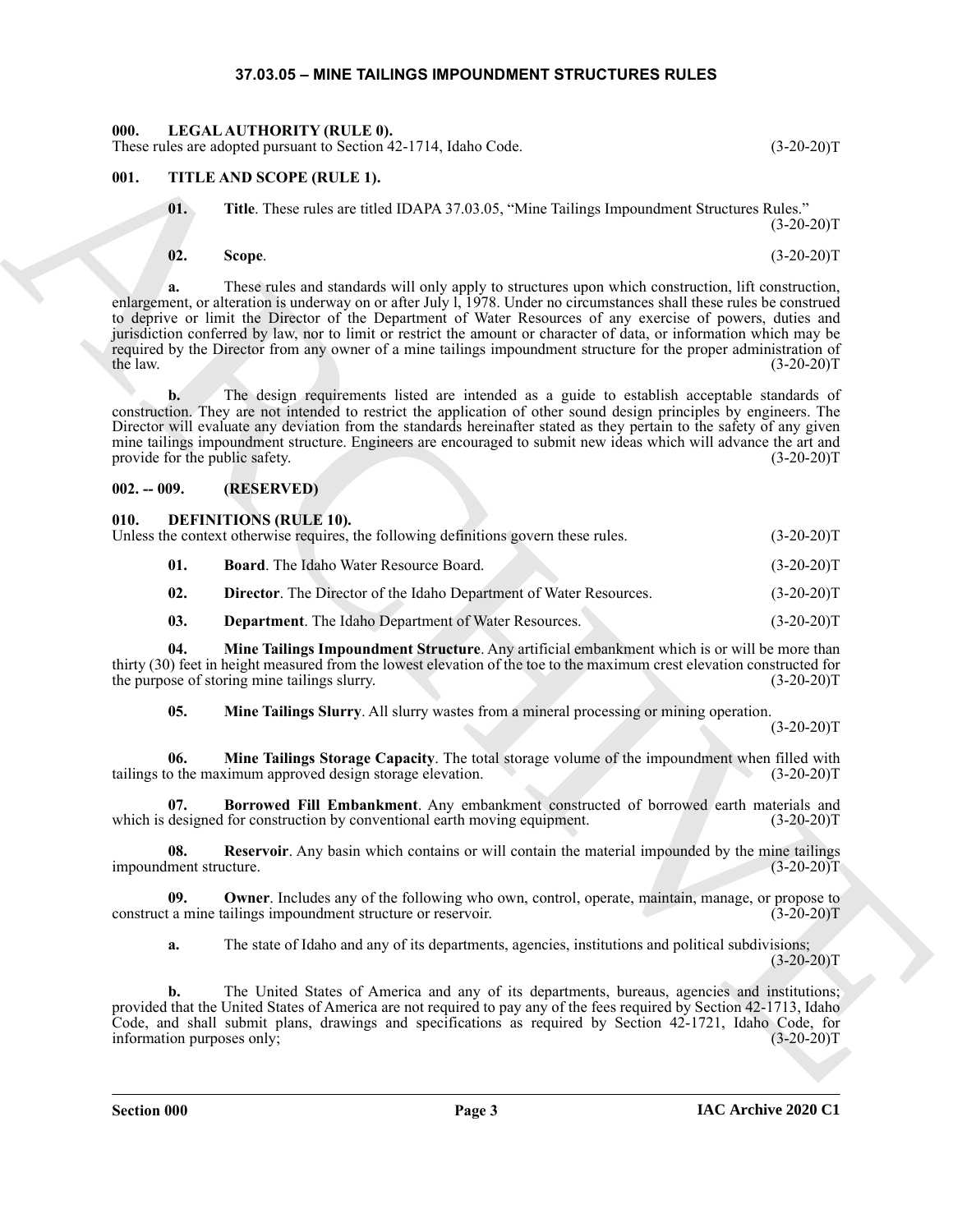<span id="page-3-7"></span>*IDAHO ADMINISTRATIVE CODE IDAPA 37.03.05 Mine Tailings Impoundment Structures Rules* 

|                                            | <b>Department of Water Resources</b>                                                                                                                                                                                                                                                                                                                                                                                                                                                                                                                                                 | <b>Mine Tailings Impoundment Structures Rules</b> |              |
|--------------------------------------------|--------------------------------------------------------------------------------------------------------------------------------------------------------------------------------------------------------------------------------------------------------------------------------------------------------------------------------------------------------------------------------------------------------------------------------------------------------------------------------------------------------------------------------------------------------------------------------------|---------------------------------------------------|--------------|
| c.                                         | Every municipal or quasi-municipal corporation;                                                                                                                                                                                                                                                                                                                                                                                                                                                                                                                                      |                                                   | $(3-20-20)T$ |
| d.                                         | Every public utility;                                                                                                                                                                                                                                                                                                                                                                                                                                                                                                                                                                |                                                   | $(3-20-20)T$ |
| e.                                         | Every person, firm, association, organization, partnership, business, trust, corporation or company;                                                                                                                                                                                                                                                                                                                                                                                                                                                                                 |                                                   | $(3-20-20)T$ |
| f.                                         | The duly authorized agents, lessees, or trustees of any of the foregoing;                                                                                                                                                                                                                                                                                                                                                                                                                                                                                                            |                                                   | $(3-20-20)T$ |
| g.                                         | Receivers or trustees appointed by any court for any of the foregoing.                                                                                                                                                                                                                                                                                                                                                                                                                                                                                                               |                                                   | $(3-20-20)T$ |
| 10.                                        | Alterations, Repairs or Either of Them. Only such alterations or repairs as may directly affect<br>the safety of the mine tailings impoundment structure or reservoir, as determined by the Director.                                                                                                                                                                                                                                                                                                                                                                                |                                                   | $(3-20-20)T$ |
| 11.                                        | Enlargement. Any change in or addition to an existing mine tailings impoundment structure or<br>reservoir, which raises or may raise the storage capacity of the structure, as defined in Rule Subsection 010.06.                                                                                                                                                                                                                                                                                                                                                                    |                                                   | $(3-20-20)T$ |
| 12.                                        | Days Used in Establishing Deadlines. Calendar days including Sundays and holidays. (3-20-20)T                                                                                                                                                                                                                                                                                                                                                                                                                                                                                        |                                                   |              |
| 13.                                        | Certificate of Approval. A certificate issued by the Director for the mine tailings impoundment<br>structure listing restrictions imposed by the Director, and without which no new mine tailings impoundment<br>structures shall be allowed to impound mine tailings slurry or water and no existing impoundment shall be allowed to<br>impound water or continue deposition of mine tailings slurry. The structure will be recertified every two (2) years,<br>unless the Director determines that the structure is unsafe.                                                        |                                                   | $(3-20-20)T$ |
| 14.                                        | <b>Engineer.</b> A registered professional engineer, licensed as such by the state of Idaho.                                                                                                                                                                                                                                                                                                                                                                                                                                                                                         |                                                   | $(3-20-20)T$ |
| $011. - 024.$                              | (RESERVED)                                                                                                                                                                                                                                                                                                                                                                                                                                                                                                                                                                           |                                                   |              |
| 025.                                       | <b>AUTHORITY OF REPRESENTATIVE (RULE 25).</b><br>When plans, drawings and specifications are filed by another person in behalf of an owner, written evidence of<br>authority to represent the owners shall be filed with the plans, drawings and specifications.                                                                                                                                                                                                                                                                                                                     |                                                   | $(3-20-20)T$ |
| $026. - 029.$                              | (RESERVED)                                                                                                                                                                                                                                                                                                                                                                                                                                                                                                                                                                           |                                                   |              |
| 030.<br>Forms required by these rules.     | <b>FORMS (RULE 30).</b>                                                                                                                                                                                                                                                                                                                                                                                                                                                                                                                                                              |                                                   | $(3-20-20)T$ |
| 01.<br>to interested parties upon request. | Samples of Forms. Samples of all forms required by these rules are available from the Department                                                                                                                                                                                                                                                                                                                                                                                                                                                                                     |                                                   | $(3-20-20)T$ |
| 02.<br>1721.                               | Form 1721. Construction of a mine tailings impoundment structure requires the filing of Form                                                                                                                                                                                                                                                                                                                                                                                                                                                                                         |                                                   | $(3-20-20)T$ |
| $031. - 034.$                              | (RESERVED)                                                                                                                                                                                                                                                                                                                                                                                                                                                                                                                                                                           |                                                   |              |
| 035.                                       | PLANS, DRAWINGS, AND SPECIFICATIONS (RULE 35).<br>The following provisions apply in submitting plans, drawings, and specifications.                                                                                                                                                                                                                                                                                                                                                                                                                                                  |                                                   | $(3-20-20)T$ |
| 01.<br>ultimate design height.             | Submission of Plans, Drawings, and Specification. Any owner who shall desire to construct, or<br>enlarge, or alter or repair any mine tailings impoundment structure shall submit duplicate copies of plans, drawings,<br>and specifications prepared by an engineer for the proposed work to the Director with required fees. An owner who<br>desires to construct a continuously raised tailings impoundment structure shall submit duplicate copies of plans,<br>drawings, and specifications prepared by an engineer, showing the stages of lift height, by periods of time, and |                                                   | $(3-20-20)T$ |
|                                            |                                                                                                                                                                                                                                                                                                                                                                                                                                                                                                                                                                                      |                                                   |              |

## <span id="page-3-11"></span><span id="page-3-10"></span><span id="page-3-9"></span><span id="page-3-8"></span><span id="page-3-0"></span>**011. -- 024. (RESERVED)**

## <span id="page-3-6"></span><span id="page-3-1"></span>**025. AUTHORITY OF REPRESENTATIVE (RULE 25).**

## <span id="page-3-14"></span><span id="page-3-12"></span><span id="page-3-3"></span><span id="page-3-2"></span>**026. -- 029. (RESERVED)**

## <span id="page-3-13"></span><span id="page-3-4"></span>**031. -- 034. (RESERVED)**

## <span id="page-3-16"></span><span id="page-3-15"></span><span id="page-3-5"></span>**035. PLANS, DRAWINGS, AND SPECIFICATIONS (RULE 35).**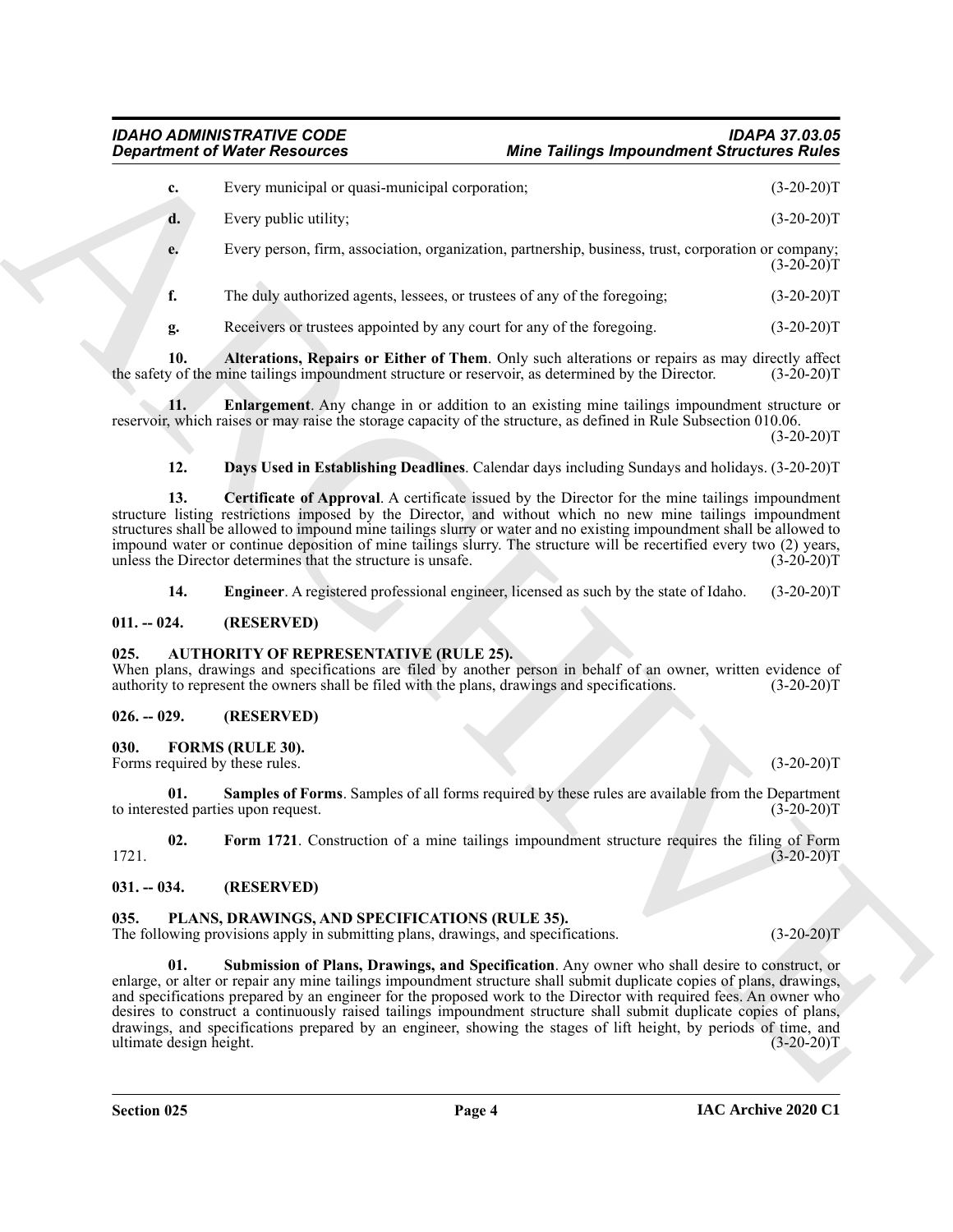## <span id="page-4-0"></span>*IDAHO ADMINISTRATIVE CODE IDAPA 37.03.05 Mine Tailings Impoundment Structures Rules*

**Expansion of New York also see that the United States are not the United States and the United States are not the United States and the United States and the United States and the United States are not the United States 02. Application for and Receipt of Written Approval**. Construction of a new mine tailings impoundment structure or enlargement, or non-emergency alteration or repairs on existing mine tailings impoundment structures shall not be commenced until the owner has applied and obtained written approval of the plans, drawings, and specifications covering the work. In emergency situations, the owner shall make the required alterations or repairs necessary to relieve the emergency, and notify the Director. (3-20-20)T

<span id="page-4-3"></span>**03. Preparation and Submission of Plans**. Plans must be prepared on a good grade of tracing linen or a good quality vellum or mylar. Transparent copies reproducible by standard duplicating processes, if accurate, legible and permanent, will be accepted. Plans may initially be submitted in the form of nonreproducible paper prints. After reviewing the plans, the Director will notify the owner of any required changes. (3-20-20) After reviewing the plans, the Director will notify the owner of any required changes.

<span id="page-4-4"></span>Scale of Plans and Drawings. Plans and drawings shall be of sufficiently large scale with an adequate number of views and proper dimensions, so that drawings may be readily interpreted and studied.

 $(3-20-20)T$ 

**05. Dimensions of Plans**. All sheets for a set of plans shall have an outside dimension of twenty-four by thirty-six (24 x 36) inches. A margin of two (2) inches on the left-hand end and a margin of one-half (1/2) inch on the other three sides must be provided, making the available work space twenty-three (23) x thirty-three and one-half  $(3.3 \frac{1}{2})$  inches.  $(3-20-20)$ T

<span id="page-4-2"></span><span id="page-4-1"></span>**06.** Plans. The plans shall include the following: (3-20-20)T

**a.** A topographic map of the mine tailings impoundment structure site showing the location of the proposed mine tailings impoundment structure by section, township and range, and location of spillway or diversion structures, outlet works, and all borings, test pits, borrow pits; (3-20-20)T

**b.** A profile along the mine tailings impoundment structure axis showing the locations, elevations, and f borings or test pits, including logs of bore hole and/or test pits; (3-20-20) depths of borings or test pits, including logs of bore hole and/or test pits;

**c.** A maximum cross-section of the mine tailings impoundment structure showing elevation and width of crest, slopes of upstream and downstream faces, thickness of any proposed riprap, zoning of the earth embankment (if any), location of cutoff and bonding trenches, elevations, size and type of decant systems, valves, operating mechanism, and dimensions of all other essential structural elements such as cutoff walls, filters, embankment zones, etc.;  $(3-20-20)T$ 

**d.** Detailed drawings describing the outlet system, i.e., decant line, barge pump system, siphon (3-20-20) system;  $(3-20-20)T$ 

**e.** If a spillway is used, a curve showing the discharge capacity in cubic feet per second of the spillway vs. gage height of the storage pool level above the spillway crest up to the maximum high water level, and the formula used in making such determinations; (3-20-20)T

**f.** If a stream diversion is created, a tabulation of the discharge capacity in cubic feet per second of any diversion works and of the diversion channel vs. flow depth through the diversion works or channel up to maximum capacity of the system, and the formulas used in making such determinations;  $(3-20-20)T$ 

Where staged construction will take place and no spillway exists, a curve showing maximum safe operating level for the tailings as a function of embankment height and the design criteria used to arrive at this;

 $(3-20-20)T$ 

**h.** Detailed plans, including cross-sections and profile, of the spillway or diversion works and any associated channels; (3-20-20)T

**i.** Plans for monitoring and/or recovering seepage from the reservoir in those instances where safety poundment may be affected; (3-20-20) of the impoundment may be affected;

**j.** An operation plan; (3-20-20)T

**Section Page 5**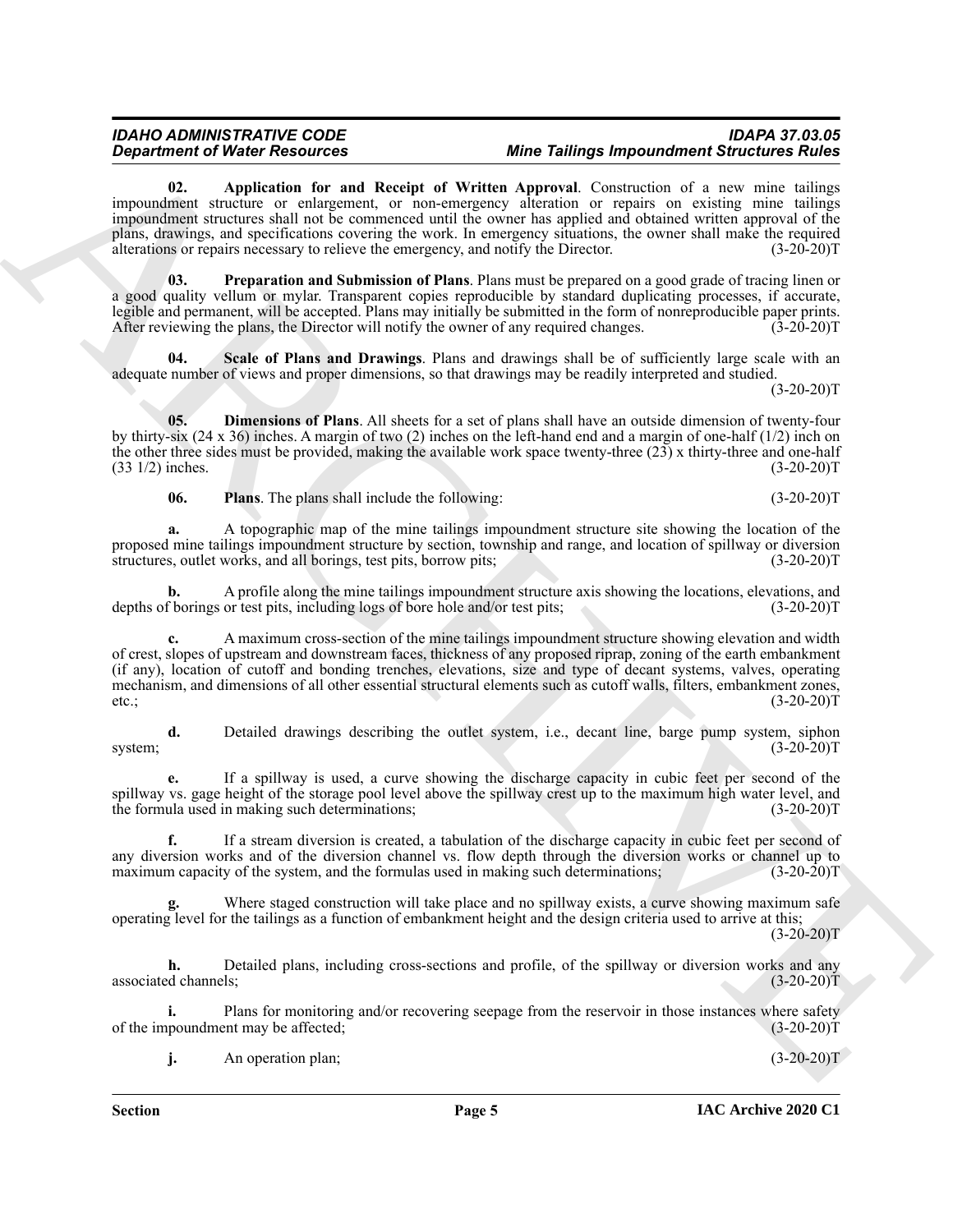<span id="page-5-7"></span>**k.** An emergency procedure plan for protection of life and property;  $(3-20-20)T$ 

**l.** An abandonment plan that assures the Director to his satisfaction that, upon completion of the mining operation, the site will be in a safe maintenance-free condition. (3-20-20)T

**07. Specifications**. Specifications shall include provisions acceptable to the Director for adequate observation, inspection and control of the work by a registered professional engineer during the period of construction. (3-20-20)T

<span id="page-5-2"></span>**08. Provision Included with Plans**. The specifications shall provide that the plans and specifications may not be materially changed without prior written consent of the Director. (3-20-20)T

**09. Provisions Included with Specifications**. The specifications shall provide that certain stages of construction shall not proceed without the approval of the Director. Those stages requiring approval are as follows:

 $(3-20-20)T$ 

<span id="page-5-3"></span>**a.** After clearing and excavation of foundation and prior to placing any fill material; (3-20-20)T

**b.** After installation of the decant conduit and any proposed collars and before placing any backfill material around conduit;  $(3-20-20)$ T

**c.** After construction is completed (first stage starter dike if staged construction) and before any water or mine tailings slurry is stored in the reservoir; (3-20-20)T

**d.** Before each successive enlargement of the impoundment structure; (3-20-20)T

**e.** After each stage of enlargement of the impoundment structure is completed and before storage is to exceed the level approved for the previous approved stage; (3-20-20) allowed to exceed the level approved for the previous approved stage;

**Department of Nicele Research examples and the Unitel Patition Research Structures Ratio<br>
An energy providence plus to make the Barchive and European Structures of the European Structures and the European Structures and f.** At such other times as determined necessary by the Director. The Director will, within seven (7) days after notification by the engineer, inspect and if satisfactory, approve the completed stage of construction. Owners are encouraged to give prior notice to the Department, so that the inspection can be scheduled to prevent delays.  $(3-20-20)T$ 

<span id="page-5-1"></span>**10. Inspections, Examinations, and Tests**. All materials and workmanship may be subject to inspection, examination and test by the Director at any and all reasonable times during manufacture and/or construction and at any and all places where such manufacture and/or construction are carried on. (3-20-20)T

<span id="page-5-4"></span>**11. Rejection of Defective Material**. The Director shall have the right to require the owner or engineer to reject defective material and workmanship or require its correction. Rejected workmanship shall be corrected and rejected material shall be replaced with proper material. (3-20-20)T

<span id="page-5-8"></span>**12. Suspension of Work**. The Director may order the engineer to suspend any work that may be subject to damage by climatic conditions. (3-20-20)T

<span id="page-5-6"></span>**13. Responsibility of Engineer**. These provisions shall not relieve the engineer of his responsibility to assure that construction is accomplished in accordance to approved plans and specifications or to suspend work on his own motion. (3-20-20)T

<span id="page-5-0"></span>**14. Detailing Provisions of Specifications**. The specifications shall state in sufficient detail, all provisions necessary to ensure that construction is accomplished in an acceptable manner and provide needed control for construction to ensure that a safe structure is constructed. (3-20-20)T

<span id="page-5-5"></span>**15. Required Information**. The following information shall be submitted with the plans and tions. (3-20-20)T specifications.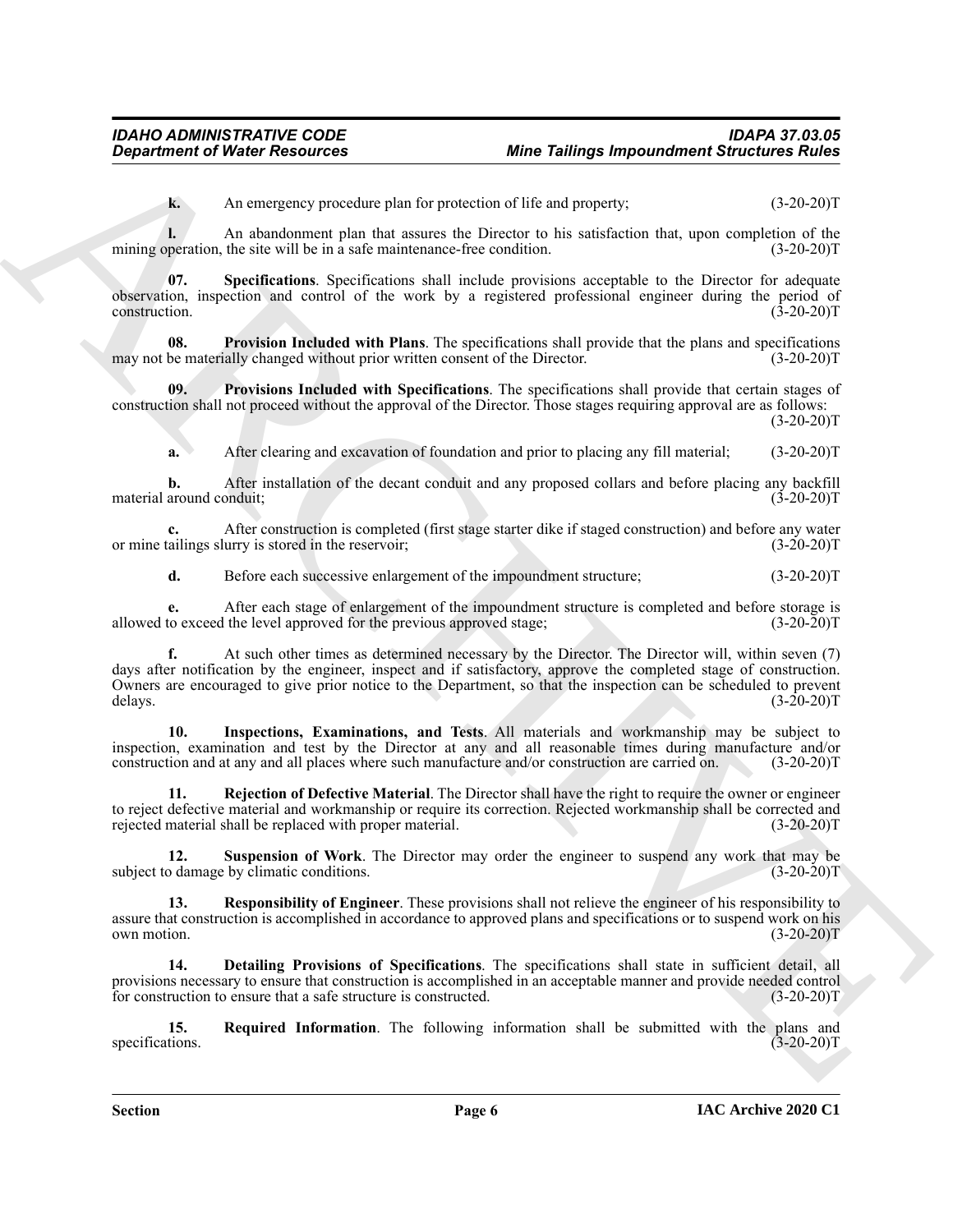<span id="page-6-7"></span>

|                                 | <b>Department of Water Resources</b>                                                                                                                                                                                                                                                                                                                                                                                                                                                                   | <b>Mine Tailings Impoundment Structures Rules</b> |              |
|---------------------------------|--------------------------------------------------------------------------------------------------------------------------------------------------------------------------------------------------------------------------------------------------------------------------------------------------------------------------------------------------------------------------------------------------------------------------------------------------------------------------------------------------------|---------------------------------------------------|--------------|
| 16.                             | <b>Engineer's Report.</b> An engineer's report giving details necessary for analysis of the structure and<br>appurtenances. Included as a part of the report where applicable shall be the following:                                                                                                                                                                                                                                                                                                  |                                                   | $(3-20-20)T$ |
| a.                              | Formulas and assumptions used in designs;                                                                                                                                                                                                                                                                                                                                                                                                                                                              |                                                   | $(3-20-20)T$ |
| b.                              | Hydrologic data used in determining runoff from the drainage areas;                                                                                                                                                                                                                                                                                                                                                                                                                                    |                                                   | $(3-20-20)T$ |
| c.<br>areas;                    | Engineering properties of each type of material to be used in the embankment and of the foundation                                                                                                                                                                                                                                                                                                                                                                                                     |                                                   | $(3-20-20)T$ |
| d.<br>and foundation stability; | Stability analysis, including an evaluation of overturning, sliding, upstream and downstream slopes                                                                                                                                                                                                                                                                                                                                                                                                    |                                                   | $(3-20-20)T$ |
| e.                              | Geologic description of reservoir area, including evaluation of landslide potential;                                                                                                                                                                                                                                                                                                                                                                                                                   |                                                   | $(3-20-20)T$ |
| f.                              | Chemical analysis of all materials composing the slurry;                                                                                                                                                                                                                                                                                                                                                                                                                                               |                                                   | $(3-20-20)T$ |
| g.<br>Director;                 | Earthquake design loads must be evaluated at all sites located east of Range 22 E., Boise Meridian.<br>This area corresponds to Seismic Zone 3 as designated by the Recommended Guidelines of the National Dam Safety<br>Program. Earthquake analysis may be required at other impoundment structure sites if deemed necessary by the                                                                                                                                                                  |                                                   | $(3-20-20)T$ |
| h.                              | A seepage analysis of the embankment and reservoir bottom;                                                                                                                                                                                                                                                                                                                                                                                                                                             |                                                   | $(3-20-20)T$ |
| i.                              | A hydraulic analysis of the outlet system and spillway, diversion work or diversion channel;                                                                                                                                                                                                                                                                                                                                                                                                           |                                                   | $(3-20-20)T$ |
| the impoundment;                | Engineering properties and the weathering characteristics of the proposed tailings to be stored in                                                                                                                                                                                                                                                                                                                                                                                                     |                                                   | $(3-20-20)T$ |
| k.                              | Other information which would aid in evaluating the safety of the design.                                                                                                                                                                                                                                                                                                                                                                                                                              |                                                   | $(3-20-20)T$ |
| 17.<br>it is unnecessary.       | Filing of Additional Information. The Director may require the filing of such additional<br>information which in his opinion is necessary to assess safety or waive any requirement herein cited if in his opinion                                                                                                                                                                                                                                                                                     |                                                   | $(3-20-20)T$ |
| $036. - 039.$                   | (RESERVED)                                                                                                                                                                                                                                                                                                                                                                                                                                                                                             |                                                   |              |
| 040.                            | <b>BONDING (RULE 40).</b><br>An active surety bond or other means of acceptable surety payable to the Director of the Department of Water<br>Resources shall be on file with the Director throughout the active life of the tailings disposal site. The purpose of this<br>bond is to provide a means by which the tailings impoundment can be placed in a safe maintenance-free condition if<br>abandoned by the owner without conforming to an abandonment plan approved by the Director. (3-20-20)T |                                                   |              |
| 01.                             | Filing of Bond. The bond shall be filed prior to any issuance by the Director of a certificate of<br>approval for use of the mine tailings impoundment structure to impound mine tailings slurry and shall run for the two<br>$(\overline{2})$ year approval period covered on the certificate of approval.                                                                                                                                                                                            |                                                   | $(3-20-20)T$ |
| 02.                             | Provisions of Bond. Bond provisions shall provide that the surety may be held liable for a period<br>of up to five (5) years following notice of default on the bond.                                                                                                                                                                                                                                                                                                                                  |                                                   | $(3-20-20)T$ |
| 03.                             | <b>Amount of Bond</b> . The bond amount will be set by the Director and is subject to revision each time<br>it is renewed. The owner must obtain approval for the amount of his surety bond prior to each renewal.                                                                                                                                                                                                                                                                                     |                                                   | $(3-20-20)T$ |
| 04.                             | Cost Estimate Submitted by Engineer. In order to provide a basis for setting the bond amount,<br>the engineer shall submit a cost estimate acceptable to the Director, together with conceptual details needed to arrive<br>at the estimate, for abandonment of the facility at each proposed stage of its construction.                                                                                                                                                                               |                                                   | $(3-20-20)T$ |
|                                 |                                                                                                                                                                                                                                                                                                                                                                                                                                                                                                        |                                                   |              |

## <span id="page-6-8"></span><span id="page-6-0"></span>**036. -- 039. (RESERVED)**

## <span id="page-6-6"></span><span id="page-6-5"></span><span id="page-6-4"></span><span id="page-6-3"></span><span id="page-6-2"></span><span id="page-6-1"></span>**040. BONDING (RULE 40).**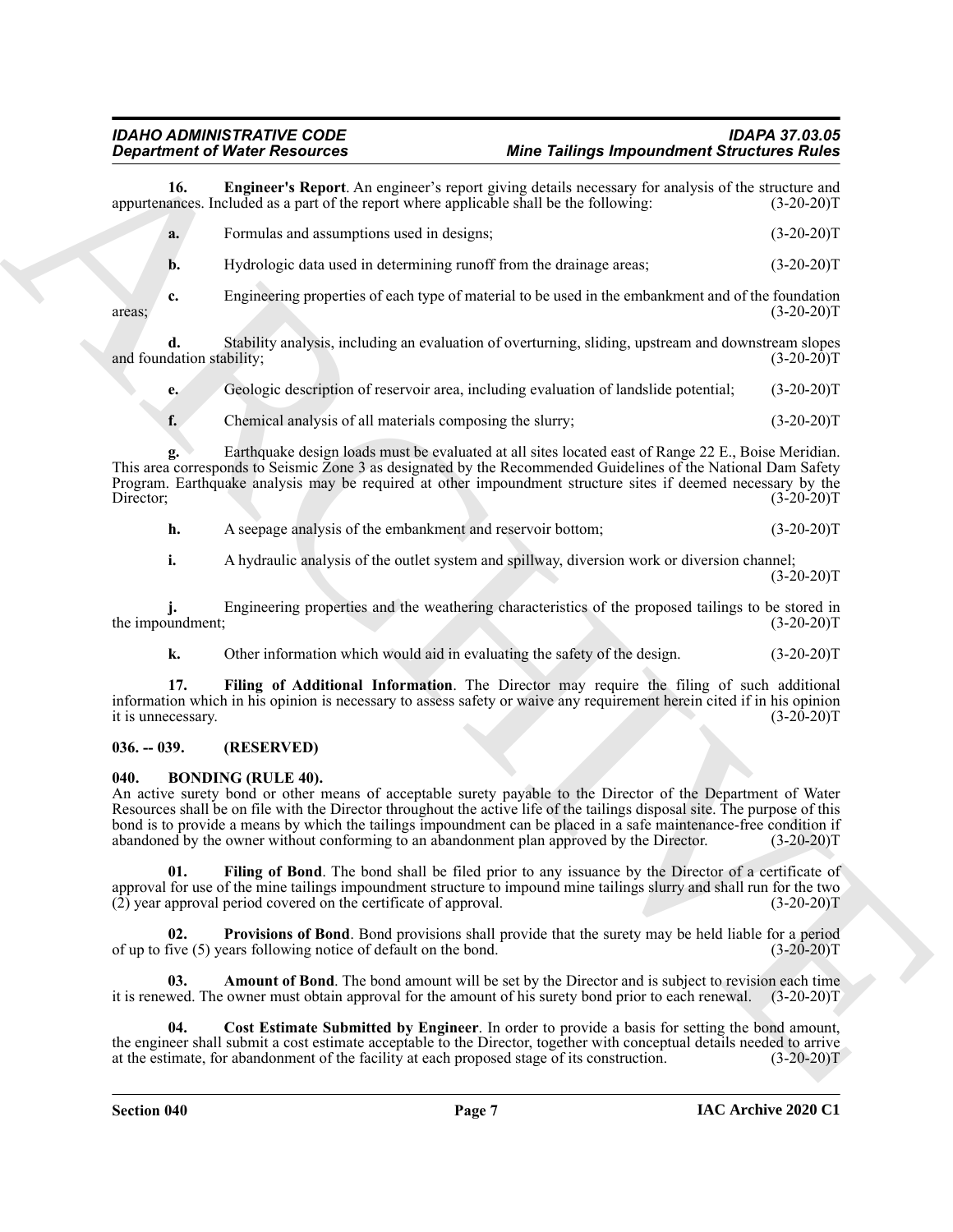## **IAC Archive 2020 C1**

**d.** To insure sufficient permeability and stability of the embankment, designs will require utilizing

materials other than the tailings, when the tailings materials:  $(3-20-20)\overline{T}$ 

i. Contain greater than seventy-five percent (75) passing the #200 standard U.S. sieve, or fifty percent

 $(50\%)$  passing the #325 standard U.S. sieve; (3-20-20)T

ii. Contain phosphate clays; (3-20-20)T

iii. The design calls for the water to be impounded against the embankment;  $(3-20-20)$ T

impoundment will achieve a relative density of sixty percent (60%) or greater in the embankment and tailings to prevent liquefaction during earthquake loading. (3-20-20)T **c.** Safety factors for the embankment shall be at least one and five-tenths (1.5) for static loads and a minimum of one (1) for the static plus the appropriate earthquake load. (3-20-20)T

 $(3-20-20)T$ **b.** Construction by the upstream method shall not be used in the area of the state east of Range 22 E., Boise Meridian, unless the engineer can provide evidence that the construction and operation of the tailings

shall be: Upstream slope 2:1 or flatter

<span id="page-7-7"></span>

| <b>pankment Slopes.</b>                                  |  |  |
|----------------------------------------------------------|--|--|
| construction of borrowed fill embankments, in the absenc |  |  |

**01. Embankment Slopes**. (3-20-20)T **a.** For construction of borrowed fill embankments, in the absence of a stability analysis, the slopes

<span id="page-7-6"></span>

| <b>MINE TAILINGS IMPOUNDMENT STRUCTURES DESIG</b>                 |  |  |
|-------------------------------------------------------------------|--|--|
| owing minimum design criteria shall be used for all mine taili    |  |  |
| on in Idaho. These limitations are intended to serve as guideline |  |  |

**Department of Nicele Research Exchange Internal Exchange Internal Structures Rating<br>
of the Solicy Control of the European Control of the European Control of the European Control of the European Control of the European C** impounding structure, the Director may determine the bond required of this section has been met, if the amount of the bond accurately reflects the cost associated with the abandonment plan provided by the owner. (3-20-20)T **041. -- 044. (RESERVED)**

<span id="page-7-1"></span><span id="page-7-0"></span>**045. MINE TAILINGS IMPOUNDMENT STRUCTURES DESIGN CRITERIA (RULE 45).** The following minimum design criteria shall be used for all mine tailings impoundment structures The following minimum design criteria shall be used for all mine tailings impoundment structures designed for installation in Idaho. These limitations are intended to serve as guidelines for a broad range of circumstances, es for a broad range of circumstances, and engineers should not consider them as a restriction to the use of other sound design criteria. Deviation from this established criteria will be considered by the Director in approving plans and specifications. (3-20-20)T established criteria will be considered by the Director in approving plans and specifications.

<span id="page-7-2"></span>**05. Current Costs for Abandonment**. Bond amount will be based on current costs for abandonment of the facility based on the approved cost estimate for abandonment at the present construction condition or the next<br>(3-20-20)T (3-20-20)T approved proposed stage, whichever represents the larger bond amount.

## **06. Determination of Bond Amount**. If the final abandonment is determined to be the most costly condition, the owner may elect to use this as a basis for bonding throughout the life of the project. The Director may, however, revise the bonding amount to reflect updated costs when he feels it is necessary in order to maintain a

realistic bond. (3-20-20)T **07. Filing Initial Bond**. The initial bond shall be filed upon completion of the first stage of construction and before the required certificate of approval is issued to allow storage of mine tailings slurry in the impoundment. No certificate of approval shall be renewed prior to filing by the owner of a bond renewal in an

amount approved by the Director. (3-20-20)T

Director, covering the terms and conditions of a state of Idaho mineral lease or an approved reclamation plan, in which these documents specify compliance with a plan of restoration of all mining operations, including the tailings

<span id="page-7-5"></span><span id="page-7-4"></span>**08. Filing Copy of Performance Bond**. Upon the filing of a copy of a performance bond with the

<span id="page-7-3"></span>

*IDAHO ADMINISTRATIVE CODE IDAPA 37.03.05 Mine Tailings Impoundment Structures Rules* 

| Upstream slope   | 2:1 or flatter |
|------------------|----------------|
| Downstream slope | 2:1 or flatter |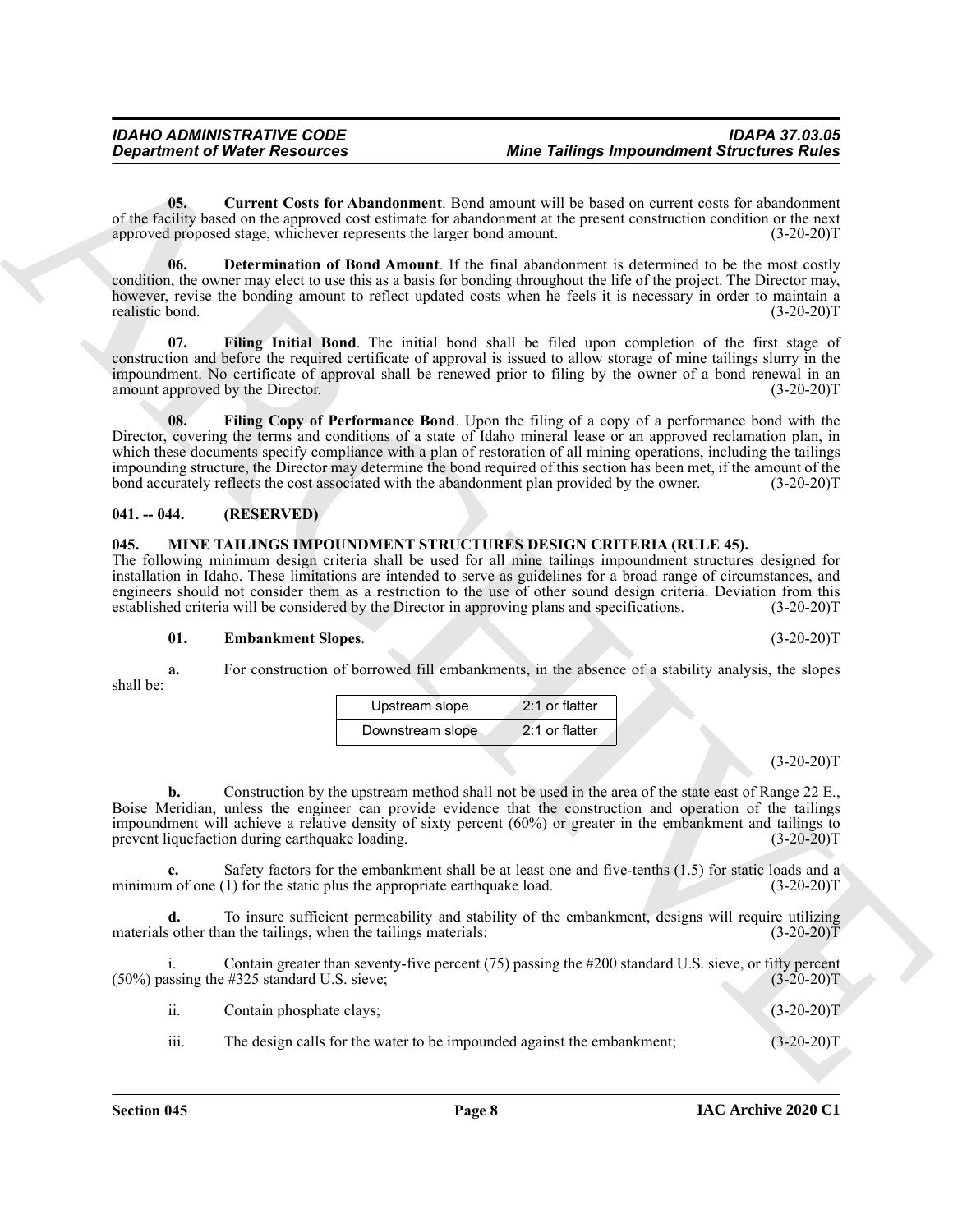iv. Have other properties which makes them unsuitable for use as construction materials. (3-20-20)T

**e.** Embankments designed for the storage of hazardous levels of radioactive materials shall, in addition to any requirements of these regulations, meet the criteria outlined in the Nuclear Regulatory Commission Regulatory Guide 3.11 and the Idaho Radiation Control Regulations administered by the Idaho Department of Environmental Quality. (3-20-20)T

**Department of Water Resources**<br>
For Distribution of the transformation of the transformation of the state of the state of the state of the state of the state of the state of the state of the state of the state of the sta **f.** The design shall consider the need for drains and/or operational procedures to promote consolidation and insure that a low phreatic surface is maintained within the embankment. Drainage pipe shall not be used beneath embankments where excessive or differential settlement may cause failure of the pipes and subsequent piping of the tailings or embankment. When the quality of the mine tailings slurry is such that it will adversely affect the quality of the existing groundwater, the design should be coordinated with the Department and the Department of Environmental Quality to insure that all applicable permits are obtained. (3-20-20) Environmental Quality to insure that all applicable permits are obtained.

**g.** Instrumentation of the embankment and/or foundation will be required to insure that the structure is functioning satisfactorily. Standpipe piezometers with an inside diameter greater than one-half (1/2) inch will not be acceptable for use in fine-grained or cohesive soils in order to minimize response time. (3-20-20)T acceptable for use in fine-grained or cohesive soils in order to minimize response time.

**h.** Tailings impoundment structures which are constructed using the tailings shall not be constructed or raised during freezing weather to prevent frost lenses in the embankment. Sufficient freeboard must be provided during the summer construction season if the disposal operation is to continue during the winter. (3-20-20)T

**i.** If tailings are to be discharged during times of freezing weather and the embankment is to be constructed using either the upstream or centerline method, the pond shall be of sufficient size to insure that any ice formed in the tailings pond area melts during the next warm season. (3-20-20)T

## <span id="page-8-2"></span>**02. Top Width Embankment**. (3-20-20)T

**a.** In the absence of a stability analysis, the minimum top width for mine tailings impoundment structures shall be:

<span id="page-8-1"></span>

| b.<br>03. | The minimum top width for any tailings embankment is ten (10) feet.<br><b>Cutoff Trenches or Walls.</b> | $(3-20-20)T$<br>$(3-20-20)T$ |
|-----------|---------------------------------------------------------------------------------------------------------|------------------------------|
|           | $W = Top$ width<br>$H =$ Embankment height                                                              | $(3-20-20)T$                 |
|           | $W = 2$ (H to 1/2 power) + 4, minimum                                                                   |                              |

**a.** Cutoff trenches, if needed, shall be used to bond the fill through relatively pervious material to an impervious stratum or zone. The bond area shall extend up the abutments to the maximum high water or tailings impoundment elevation. Cutoff (keylock) trenches which are to be backfilled with compacted fill shall be wide enough to allow the free movement of excavation and compaction equipment. Side slopes shall be no steeper than 1:1 for depths up to twelve (12) feet, and no steeper than one and one-half  $(1\ 1/2)$  to one  $(1)$  for greater depths to provide for proper compaction. Flatter slopes may be required for safety and stability. (3-20-20)T

**b.** Concrete cutoff walls may be used to bond fills to smooth rock surfaces in a similar manner as cutoff trenches and they shall be entrenched in the rock to a depth approximately one-half (1/2) the thickness of the cutoff wall. Concrete cutoff walls shall be doweled into the rock a minimum of twelve (12) inches with a maximum spacing of eighteen (18) inches for three-quarter (3/4) inch steel dowels. Concrete walls shall have a minimum projection of three (3) feet perpendicular to the rock surface and shall have a minimum thickness of twelve (12)  $inches.$  (3-20-20)T

<span id="page-8-0"></span>**04. Borrowed Fill Embankment**. (3-20-20)T

**a.** The approved earth materials (silt soils are seldom acceptable) shall be zoned as shown in the plans and placed in the embankment in continuous, approximately level layers. Compaction shall be based on ASTM D-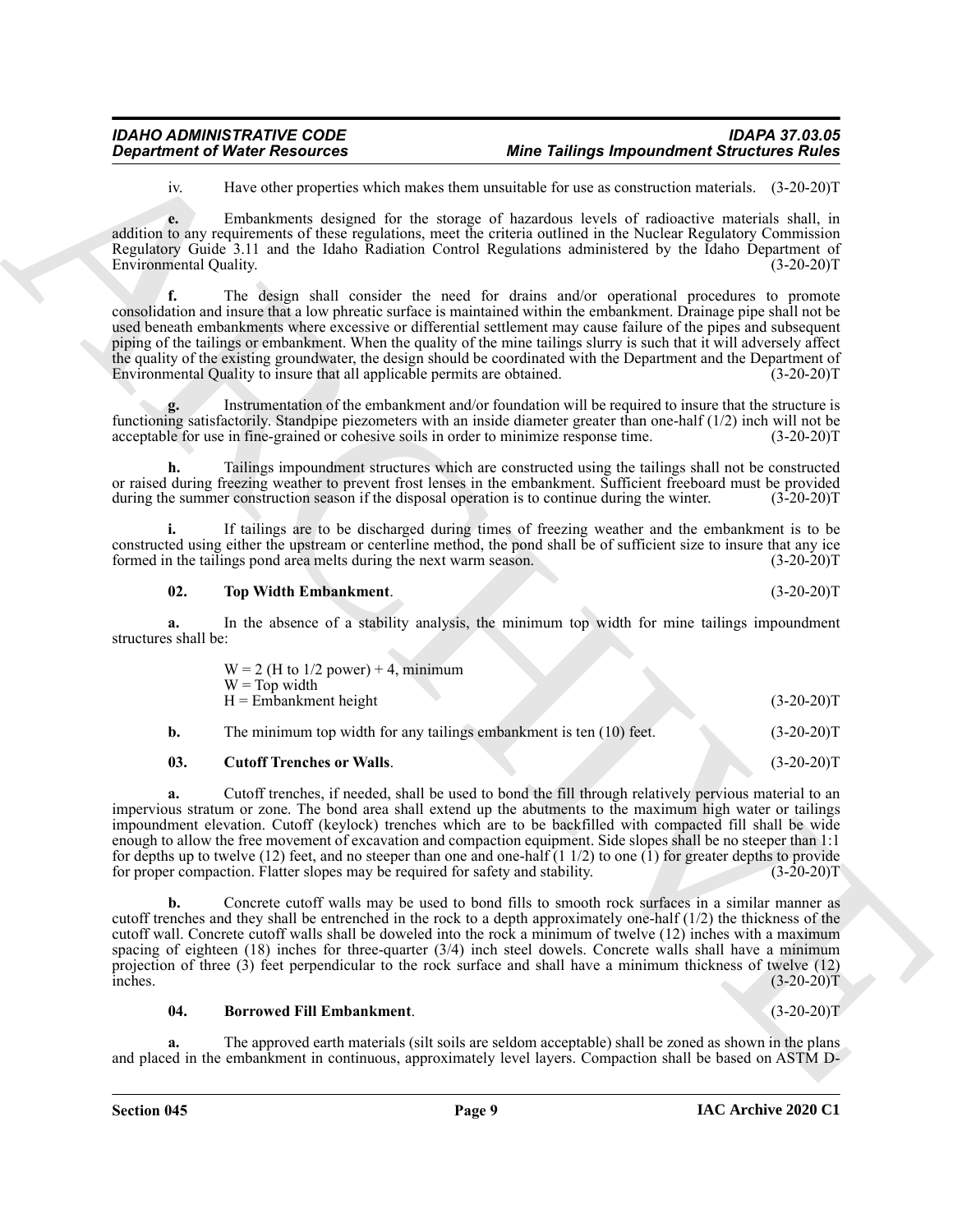**e.** All spillways shall be stabilized to discharge flow through the use of concrete, masonry, riprap or ot constructed in resistant rock. (3-20-20)

**Section 045 Page 10**

## **d.** Outlet systems will not be allowed if their use would release toxic, highly turbid, radioactive or otherwise hazardous flows from the reservoir. In these cases the design inflow must either be entirely stored or diverted around the reservoir. (3-20-20)T

**c.** The outlet system may be composed of one (1) or a combination of the following: decant line, spillway, stream channel diversion to bypass the reservoir. The system will be determined by individual reservoir conditions. Unless removal of the mine tailings impoundment structure and reservoir is part of the abandonment plan, the outlet system shall be maintained in perpetuity, unless it is demonstrated that an outlet system is not needed.

**Strainer of Water Associates Construction** Water Tailorns ( $\theta$ ) and the strainer of Water Construction Strainer ( $\theta$ ) and the strainer of Strainer of Strainer ( $\theta$ ) and the strainer of Strainer of Strainer of Strainer to safely pass the design inflow. If the tailings reservoir is situated on a stream channel, an outlet system or an approved alternative system capable of meeting downstream flow requirements must be provided. (3-20-20)T **b.** The minimum design inflow for all reservoirs shall be the flood with one percent (1%) probability of occurrence. The Director may require a greater design inflow be used in instances of high hazard, for larger mine

tailings impoundment structures, or when the inflow is to be entirely stored in the reservoir during the flood period.

**06. Outlet Systems**. (3-20-20)T **a.** Reservoirs must safely handle the design inflow for all areas draining into the reservoir. This may be done either by storing the entire design inflow or by having an outlet system or combination of systems adequate

mine tailings impoundment structure or where wave action at maximum pool level during design inflow events would affect the integrity of the embankment, the Director may require use of riprap or other protective measures.  $(3-20-20)T$ 

shown by a design analysis of the structure and shall be properly installed to meet these requirements.

All materials used in the embankment shall meet all the stability and seepage requirements as a nalysis of the structure and shall be properly installed to meet these requirements. (3-20-20)<sup>T</sup>

**05. Riprap**. (3-20-20)T

or unscarified surfaces. (3-20-20)T

**f.** No frozen or cloddy fill material shall be used, and no material shall be place upon frozen, muddy

fill shall be kept substantially level at all times or slope slightly toward the reservoir. (3-20-20)T

maintained. (3-20-20)T

acceptable means, to the required density. (3-20-20)T

**c.** The material shall be compacted by means of a loaded sheepsfoot roller, vibratory roller, or other

**d.** No rock shall be left in the fill material which has a maximum dimension exceeding the lift s. The fill material shall be free of brush and organic materials. (3-20-20)

**e.** The fill shall be carried up simultaneously the full design width of the structure, and the top of the

# <span id="page-9-1"></span>**a.** All dams shall be protected from wave action. In cases where water is stored directly against the

**b.** If riprap is used the design shall specify the rock size and extent of blanket required to prevent (3-20-20) erosion. (3-20-20)T

<span id="page-9-0"></span>

## dry density is required. Compaction of cohesionless soils shall insure a relative density of sixty percent (60%) or

greater.  $(3-20-20)T$ **b.** An acceptable working range of moisture content for the fill material shall be established and

*Mine Tailings Impoundment Structures Rules* 698 for cohesive soils and a minimum compaction of ninety-five percent (95%) of the laboratory Standard Proctor

thickness. The fill material shall be free of brush and organic materials.

sod, if not constructed in resistant rock.

 $(3-20-20)T$ 

 $(3-20-20)T$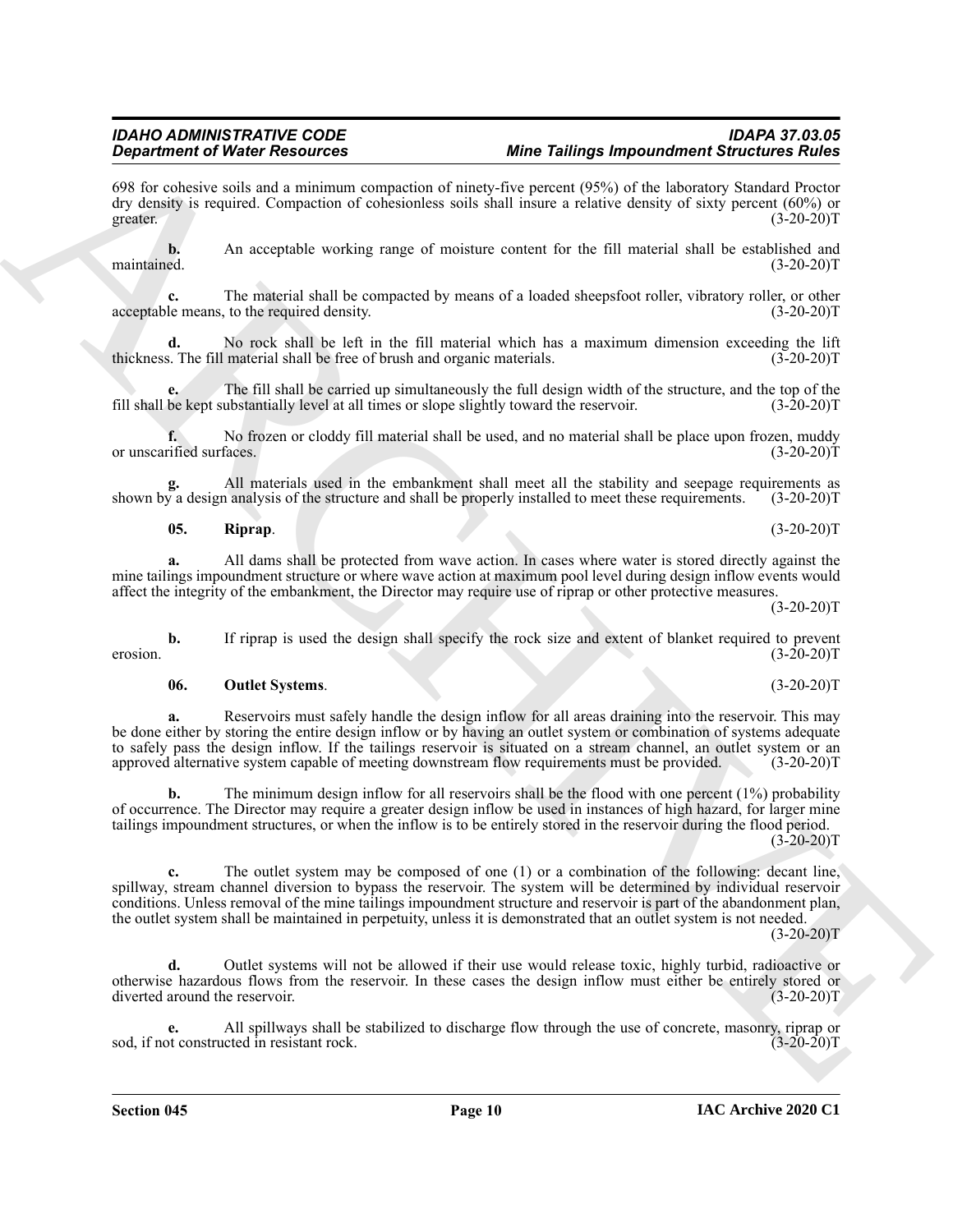**f.** Wherever possible, the spillway shall be constructed independent of the impoundment structure. It shall lead the water far enough away from the mine tailings impoundment structure so as not to endanger the structure. (3-20-20)T

**g.** A diversion system must not subject the mine tailings impoundment structure to erosion during the design inflow event. All stream diversions shall conform to the minimum standards for stream channel alterations as written by this Department. (3-20-20) written by this Department.

**h.** Decant conduits, if under the embankment, shall be laid on a firm, stable foundation and normally must not be placed on fill. They shall have a minimum inside diameter of twelve (12) inches and one (1) of the following provisions included in the design: (3-20-20)T

i. The owner shall have the conduit inspected by photographic or video tape equipment and a copy of the inspection provided to the Department, if a problem is suspected; or (3-20-20)T

ii. The conduit shall be completely plugged with concrete and/or suitable material, for that portion which extends through the embankment, if a nonrepairable problem occurs within the conduit. The conduit shall consist of material which has been shown to possess the qualities necessary to perform in the environment of the specific tailings impoundment. The design life of the conduit shall be greater than the life of the mine tailings impoundment structure. The portion of the conduit through the embankment shall be completely filled with concrete, or other suitable material, and the riser portion of the conduit capped, upon abandonment of the mine tailings<br>impoundment structure. (3-20-20)T impoundment structure.

**i.** All decant conduits, if under the embankment, shall have a seepage path through the impervious zone at least equivalent in length to the maximum head above the downstream end of the system. Only one third (1/3) the horizontal distance through the impervious zone will be utilized when calculating the length of the seepage path. Collars may be used to satisfy this requirement, but all collars shall extend a minimum of three (3) feet outside the conduit. Collars shall be spaced at intervals of at least seven (7) times their height and no collar may be closer to the outer surface of the impervious zone than the distance it extends out from the conduit. (3-20-20)T

<span id="page-10-1"></span>**j.** More than two (2) decant conduits are not to be used, unless special conditions warrant.  $(3-20-20)$ T

**07. Freeboard**. A minimum freeboard of two (2) feet plus wave height (H) shall be provided on the crest of the mine tailings impoundment structure during passage of the design inflow.

> <span id="page-10-3"></span> $H = 1.95$  (F to 1/2 power)  $F =$  Fetch in miles across water surface at a design maximum level. (3-20-20) $T =$

**08.** Records. All instrumentation shall be read and recorded on a regular basis, and all records must be for inspection by Department personnel on request. (3-20-20) available for inspection by Department personnel on request.

## <span id="page-10-2"></span>**09. Inspection and Completion Reports**. (3-20-20)T

**a.** It is the responsibility of the engineer to submit test reports along with periodic inspection and reports to the Director.  $(3-20-20)T$ progress reports to the Director.

<span id="page-10-0"></span>**b.** Upon completion of each approved stage of construction, a letter shall be sent to the Director, giving a short, narrative account covering all items of work. As-built plans shall be submitted to the Director if the completed project was substantially changed from the plans originally approved. (3-20-20) completed project was substantially changed from the plans originally approved.

**Department of Water Resources** the total Merici Falling important British control in the second state is the second state in the second state is the second state in the second state is the second state in the second stat **10. Abandonment**. An abandonment plan which provides a stable, maintenance-free condition when the mine tailings impoundment is no longer being regularly maintained by the owner or the owner has ceased to use the site for disposal of mine tailings slurry, shall be submitted to the Director by the owner. The plan shall provide a safe condition by providing for removal of the tailings, or construction of a maintenance-free spillway or diversion works where needed to accommodate runoff. The plan shall include provisions to prevent water storage behind, and erosion of, the mine tailings impoundment structure and the impounded tailing. A conceptual plan which includes an engineering design report, detailed enough to provide the required cost estimate for bonding purposes, will be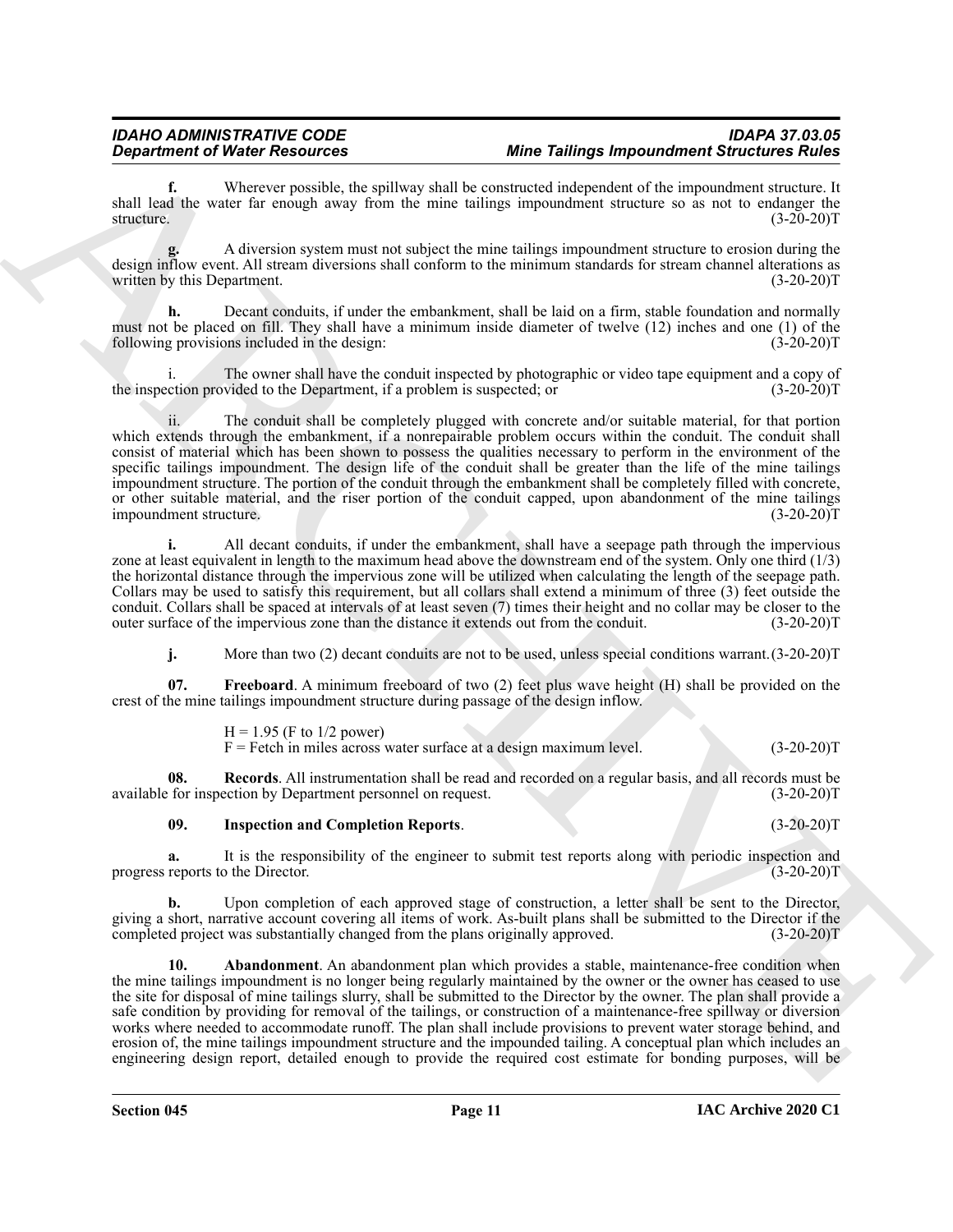## *IDAHO ADMINISTRATIVE CODE IDAPA 37.03.05* **Mine Tailings Impoundment Structures Rules**

required prior to the approval of the proposed project. Detailed construction plans must be approved by the Director prior to implementation of any abandonment work. The Director shall notify the owner upon acceptance of completion of abandonment in accordance with the approved plan. (3-20-20)T

## <span id="page-11-0"></span>**046. -- 049. (RESERVED)**

## <span id="page-11-5"></span><span id="page-11-1"></span>**050. DAMS STORING TAILING AND WATER (RULE 50).**

*Distribution of Winds Procedures Control and the Children Control and Windows State Children Control and The Children Children Control and The Children Control and The Children Control and The Children Control and The Ch* Construction of dams intended to store water in excess of the water being decanted in the tailing placement operation shall also meet the requirements for water storage reservoirs specified in the Department's Rules for the Safety of Dams. The Director may waive any or all of these requirements if, in the opinion of the Director, sound engineering design supplied by the owner indicates such requirements are not applicable. (3-20-20) design supplied by the owner indicates such requirements are not applicable.

## <span id="page-11-2"></span>**051. -- 054. (RESERVED)**

## <span id="page-11-3"></span>**055. PROVISIONS OF CHAPTER 17, TITLE 42, IDAHO CODE (RULE 55).**

The provisions of Sections 42-1709 through 42-1721, Idaho Code, are a part of these rules. (3-20-20)T

<span id="page-11-4"></span>**056. -- 999. (RESERVED)**